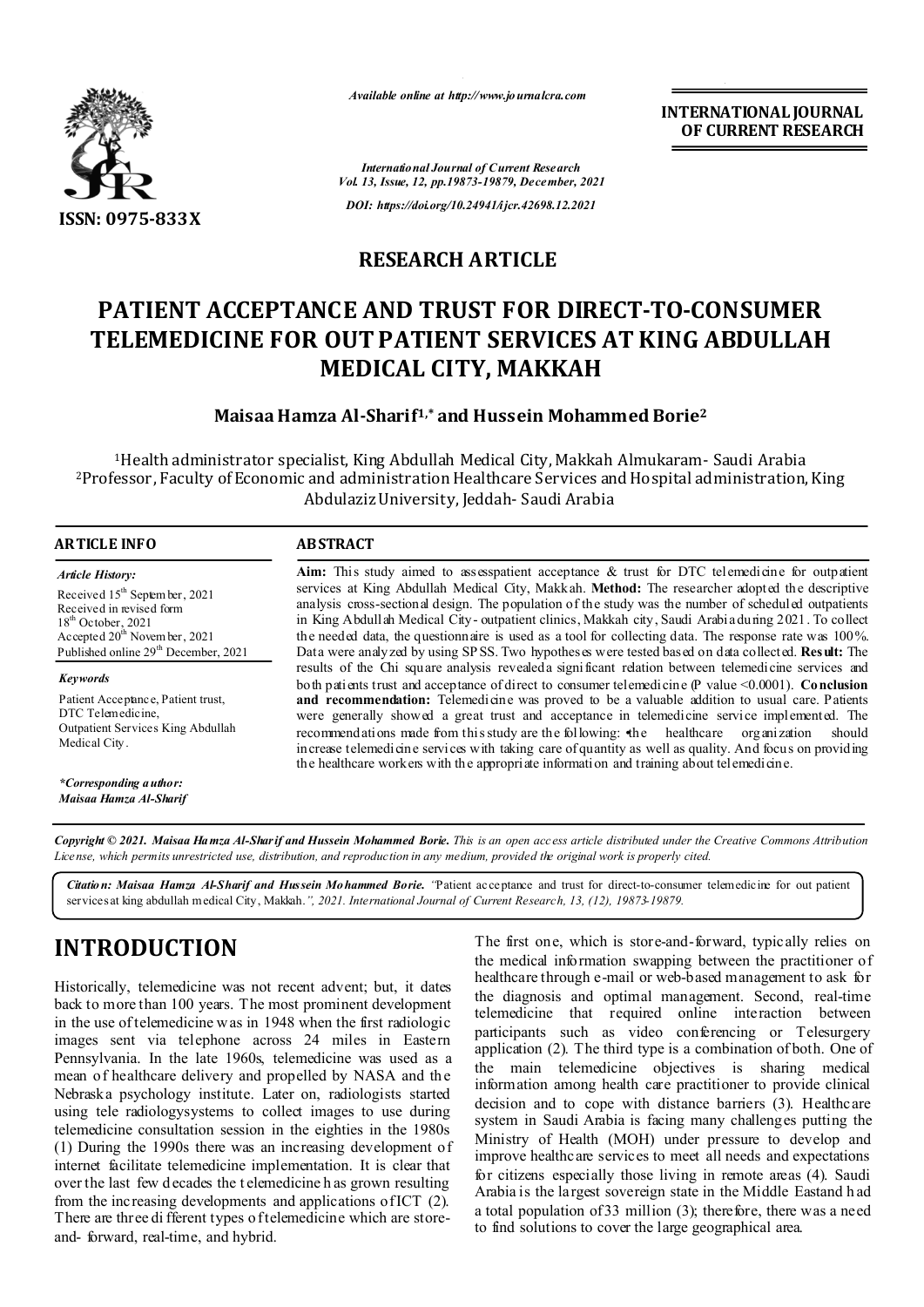In 2011, MOH adopted the E-health system (Electronic H ealth System) in order to upgrade health care providing and start utilizing the initial local project named as " Saudi Telemedicine Network" (STN) which covering all health care sectors (4). Coinciding with 2030 vision in Saudi Arabia, MOH has endorsed many strategies of information and communication technology (ICT) and reforms leading to improve the quality of healthcare offering and patient accessibility. The use of telemedicine is one of these strategies that put in the interest o f patients and MOH (5). In Saudi Arabia, King Faisal Specialist Hospital and Research Center firstly launched the use o f Telemedicine. KFSHRC is considered one of the largest specialist hospitals in the Middle East. (3). Consultants are able to exchange medical information and diagnosis cases then decide either to accept the case or provide instruction to manage the case without transferring the patient. One of the most effective implementation of Telemedicine is Ehalati Program. Ehalati system is a program founded in 1433 which designed to help physicians in different organizations sharing a patient's case and providing medical advice without transferring the patient normally in non- emergency or routine cases. The system works very much like Hotmail with store & forward feature. It allows sending the patient case attached with images and test results to physicians and later then, it reviewed and forwarded to the referring hospital (6). Some Patients with scheduled visits in Outpatient department at KAMC, they may cancelled or re-booking their appointments regards many factors. And due to government direction to maintain Social distancing during the pandemic, all OPD visits transferred to be Non-physical. This study aimed to asses patient acceptance &trust for DTC Telemedicine for outpatient services at King Abdullah Medical City, Makkah.

### **METHODOLOGY**

This study was a descriptive analytic cross-sectional method, conducted among patients who attend the out p atients clinic in King Abdullah Medical City, during 2021. The sample size was calculated using Raosoft site, the level of significance was set at 5%, Con fidence interval as 95%, the alph a error as 5%, the problem p revalence was 50%, Sample size was (374), and 10% wasadded in case of withdrew, so the sample size was (411) patients (7). Sampling technique was a convenient nonprobability sampling method until the author achieved the required sample size. The data collected by sending the questionnaire through online applications (Whats-app, and Google document).T he questionnaire was a Self-administrated questionnaire designed after revising several researches in the same fields, where the independent variable was DTC Telemedicine Service,and the dependent variable werepatient acceptance, patient trust , and quality of services.Itconsists of eight parts;Demographic data consist o f6 items, Factors related to computer access and literacy consist of 3 items, Interesting in Telemedicine consist of 2 items,Barriers /challenges o f adopting Telemedicine consist of 4 items,The benefits o f adopting Telemedicine consist of 4 items,Factors related to usability of Telemedicine consist of 3 items,Factors related to patients' trustful of T elemedicineconsist of 3 items, andFactors related to acceptances of Telemedicine consist of 5 items.Before st arting the actual field work, a pilot study was conducted on 10% of the sample (41 patients). Overall reliability coefficient of the scale (Cronbach's Alpha=0.882, number of items:15), it was indicating good reliability.

All ethical approvals were obtained ;(the ethical committee,written permission from the concerned authority inKing Abdullah Medical City, and written individual consent from participants). All information kept confidential.

**Statistical analysis:** Data was transformed by google document and analyzed using (SPSS) version 22. Numerical variable was offered as mean and standard deviation. Categorical variablewas presented as percentage and frequency. Chi-square was used for comparing 2 or more qualitative variables.A p-value of less than 0.05 and Confidence interval 95% .

### **RESULTS**

This study included 411 patients of which 133(32.4%) were male and 278(67.6%) were female. The third 134 (32.6%) were from group age 30-39 years, 24.6% is 18-29years, 19.7% is 40-49 years, 17.8% is 50059, and 5.3% is more than 60.the majority 370 (90.0%) were Saudi and 41 (10.0%) is non-Saudi. Almost two thirds 260 (63.3%) were postgraduate and 12.5% had university degree.Two thirds 397 (96.6%) were from urban areas and only 14 (3.4%) were from rural areas. Less than half of the patients 180 (43.8%) had fair health condition , 169 (41.1%) had excellent health condition, 57 (13.9%) had very good health condition, and only 5 (1.2%) had good health condition (Table 1). The majority 365 (88.8%) use computer, 361 (87.8%) have more than one smart device, and 338 (82.3%) search in formation online. The main reasons for using Telemedicine were 126 (30.7%) " Follow up", and 50 (12.2%) " Emergency". The main outcomes of the call were; 225 (54.7%) " Reassurance & Self-management", followed by 76 (18.5%) " Drugs Prescription", and 60 (14.6%) " Appointment". (Table 2).

| Variables         |                    | N   | $\frac{0}{0}$ |
|-------------------|--------------------|-----|---------------|
| Gender            | Male               | 278 | 67.6          |
|                   | Female             | 133 | 32.4          |
| Age               | 18-29              | 101 | 24.6          |
|                   | $30 - 39$          | 134 | 32.6          |
|                   | $40 - 49$          | 81  | 19.7          |
|                   | 50-59              | 73  | 17.8          |
|                   | More than 60 years | 22  | 5.3           |
| Nationality       | Saudi              | 370 | 90.0          |
|                   | Non-Saudi          | 41  | 10.0          |
| Educational level | Elementary         | 8   | 1.9           |
|                   | Intermediate       | 76  | 18.5          |
|                   | High school        | T6  | 3.9           |
|                   | University         | 51  | 12.4          |
|                   | Postgradua te      | 260 | 63.3          |
| Residency         | Rural              | 14  | 3.4           |
|                   | Urban              | 397 | 96.6          |
| Experience        | Fair               | 180 | 43.8          |
|                   | Good               | 5   | 1.2           |
|                   | Very good          | 57  | 13.9          |
|                   | Excellent          | 169 | 41.1          |

**Table 1. Demographic data**

The main benefits were; 361(87.8%) "Telemedicine services save money & time", followed by 334 (81.3%) "Telemedicine services enhance access to health care system", then 314 (76.4%) "Telemedicine services improve the quality of care", and lastly 313 (76.2%) "Telemedicine services provide better follow up after face to face contact". The main barriers were; 287 (67.8%) " Lack of knowledge about benefits of Telemedicine", followed by282 (68.6%)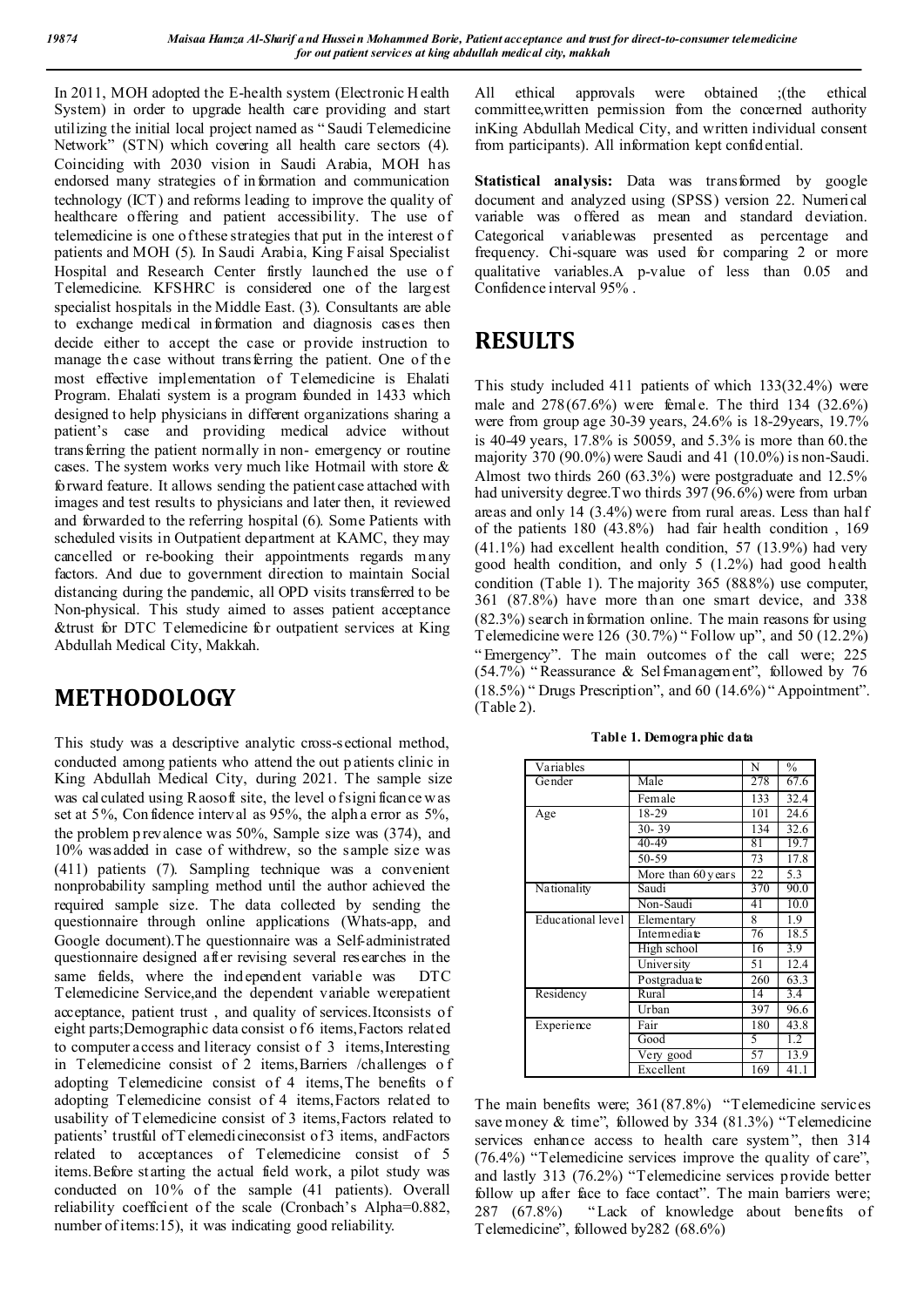|                                                                   | variables                        | N   | $\frac{0}{0}$   | Mean | <b>SD</b> |  |
|-------------------------------------------------------------------|----------------------------------|-----|-----------------|------|-----------|--|
| The computer access                                               |                                  |     |                 |      |           |  |
| I use PC / Laptop at home, work and other places                  | Strongly disagree                |     | $\overline{.2}$ | 4.35 | 0.74      |  |
|                                                                   | Disagree                         |     | 1.7             |      |           |  |
|                                                                   | Not Sure                         | 38  | 9.2             |      |           |  |
|                                                                   | Agree                            | 168 | 40.9            |      |           |  |
|                                                                   | Strongly agree                   | 197 | 47.9            |      |           |  |
| I search for information / consultation online                    | Strongly disagree                | 3   | .7              | 4.13 | 0.85      |  |
|                                                                   | Disagree                         | 18  | 4.4             |      |           |  |
|                                                                   | Not Sure                         | 52  | 12.7            |      |           |  |
|                                                                   | Agree                            | 182 | 44.3            |      |           |  |
|                                                                   | Strongly agree                   | 156 | 38.0            |      |           |  |
| I have (1 or more) smart devices                                  | Strongly disagree                | 4   | 1.0             | 4.33 | 0.83      |  |
|                                                                   | Disagree                         | 14  | 3.4             |      |           |  |
|                                                                   | Not Sure                         | 32  | 7.8             |      |           |  |
|                                                                   | Agree                            | 153 | 37.2            |      |           |  |
|                                                                   | Strongly agree                   | 208 | 50.6            |      |           |  |
| The interest in Telemedicine:                                     |                                  |     |                 |      |           |  |
| For what reason do you use the service?                           | Medication Refill                | 46  | 11.2            |      |           |  |
|                                                                   | Covid-19 related                 | 28  | 6.8             |      |           |  |
|                                                                   | Emergency                        | 50  | 12.2            |      |           |  |
|                                                                   | Follow up                        | 126 | 30.7            |      |           |  |
|                                                                   | All                              | 161 | 39.2            |      |           |  |
| what is the treatment or the outcome from your call consultation? | Appointment                      | 60  | 14.6            |      |           |  |
|                                                                   | Drugs Prescription               | 76  | 18.5            |      |           |  |
|                                                                   | Self-<br>$\alpha$<br>Reassurance | 225 | 54.7            |      |           |  |
|                                                                   | management                       |     |                 |      |           |  |
|                                                                   | Adm ission                       | 7   | 1.7             |      |           |  |
|                                                                   | Other                            | 43  | 10.5            |      |           |  |

**Table 2.The computer access and the interest in Telemedicine**

Data are presented as number and % as well as mean  $\pm$  SD

" Lack of knowledge about Telemedicine services", then 255 (62.1%) " Lack of time & financial issues", and lastly 228 (55.5%) "Weak & poor infrastructure".Most of the participants agreed with 294 (71.5%) "The Telemedicine system is simple & easy to use", followed by 246 (59.8%) "The way I interact with the Telemedicine is pleasant" and " Using the Telemedicine services, I can meet & see the physician as in physical visit" equally (Table 3). All the items h ad good mean score more than 4.0, with significant difference  $(p<0.05)$ , indicating high degree of agreement with the trust fulness on Telemedicine. Where, the majority agreed with: 334 (81.3%) " Everything I say / do remains privet" followed by 322 (78.3%) "Telemedicine services is a safe environment", then  $293$  (71.3%) "I trust the Telemedicine services". Most of the items had good mean score 3.9-4.03 , except one item (I easily explain my medical problem to the physician) had 2.96, with all items showed significant difference  $(p<0.05)$ , indicating high degree of agreement with the acceptances of Telemedicine. Where, the majority agreed with: 325 (79.1%) " I easily explain my medical problem to the physician" followed by 323  $(78.6\%)$  "I feel comfortable to conduct my Telemedicine visit at my preferred place", then 312 (76.0%) " I accept the Telemedicine services", 305 (74.2%) "I would use the Telemedicine services again", and lastly 296 (72.0%) " I believe the physician understands my medical condition" (Table 4). Table (5) show there is a signi ficant positive relationship between Telemedicine services and patient trust on direct-to-consumer Telemedicine where X2=112.17 and Pvalue<0.0001, Also there is a significant positive relationship between Telemedicine services and patient acceptance o f direct-to-consumer Telemedicine where  $X^2 = 208.30$  and Pvalue<0.0001.Pearson correlation revealed signi ficant positive correlation between Telemedicine services and patient acceptance & trust for direct-to-consumer Telemedicine  $(p<0.0001$  and  $p<0.0001$ ) respectively (Table 5)

#### **DISCUSSION**

The current research aimed to asses patient acceptance & trust for DTC telemedicine for outpatient services at King Abdullah Medical City, Makkah. In order to help in increasing the experience and knowledge of weakness and strength areas to improve the telemedicine services. The main findings of the study revealed a significant relation between Telemedicine services and patient acceptance & trust for DTC which affects the whole vision of the improving in healthcare services. The current study reported barriers and benefits of usingTelemedicine. Where, the main benefits were; enhancing access to health care system, and saving time and money. While, the main barriers were; lacking of knowledge about Telemedicine services, and lacking of knowledge about Telemedicine benefits. Similar results reported in Sharma et al,. (2020) study, where the main barriers were the lack o f awareness and acceptance of new technology, by the community and the professionals. On the other hand, Tele-ophthalmology is a solutions for patients who experienced less time consumption and convenience of seeking consultation, also, it improved commitment for follow-up (8). Regarding the hypoth esis one, the results showed a signi ficant positive relationship between t elemedicine services and patient trust where  $X2=112.17$  and P-value  $0.0001$ . Which means that the good quality of t elemedicine services increase p atient trust in telemedicine services. Where, there are four forms of trusting telemedicine service; the care organization, the care professional, the treatment, and the technology (9). This finding consistent with Costantino (2021) study, where they reported that the patients who had IBD showed telemedicine trust. It is value to record that the poor trust in technology did not disturb telemedicine trust (10). Also, in 2018 study, the author reported that trust in the online service has been found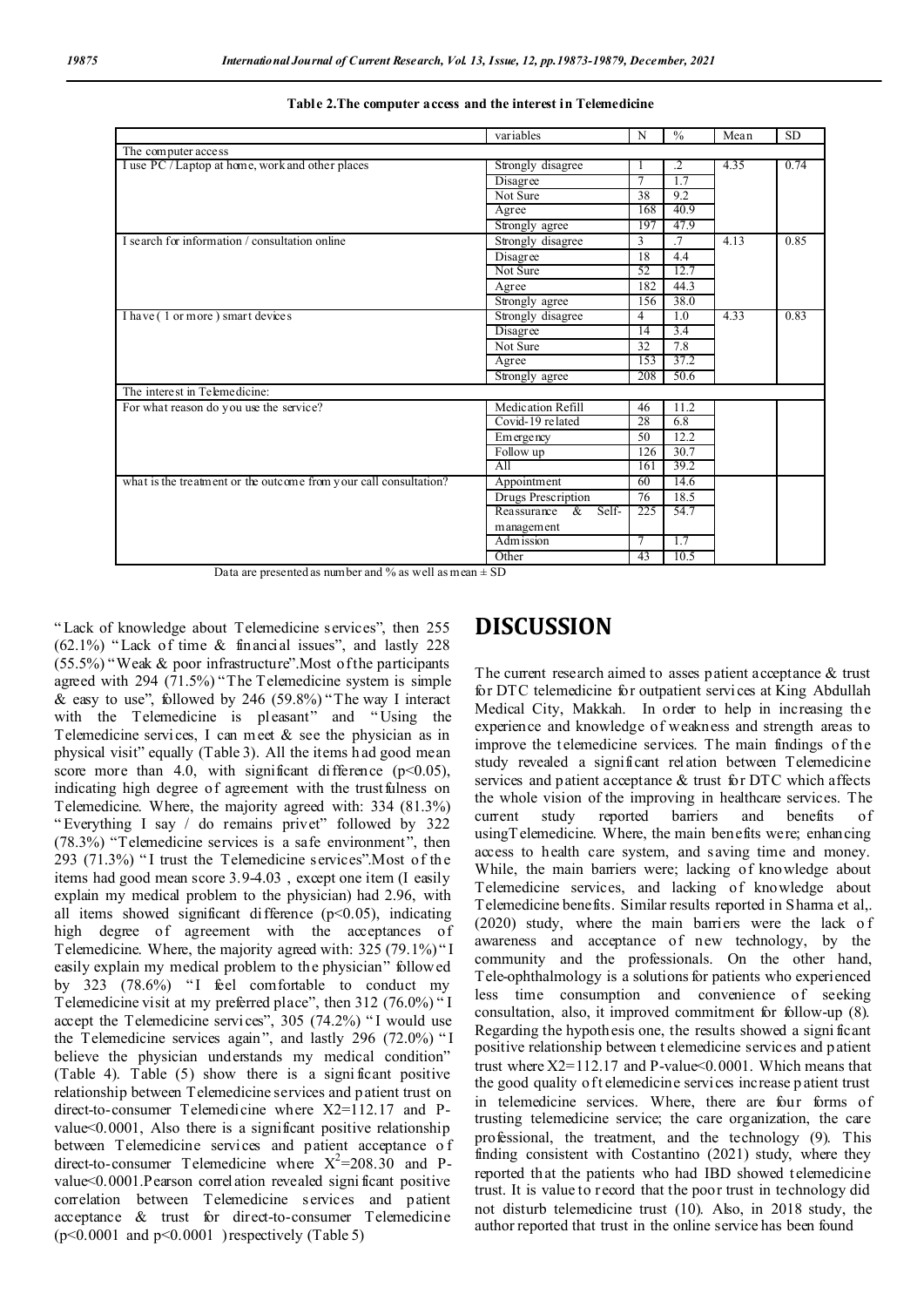| variables                                                               |                   | N              | $\frac{0}{0}$   | Mean | SD.  |
|-------------------------------------------------------------------------|-------------------|----------------|-----------------|------|------|
| The benefits of adopting Telemedicine                                   |                   |                |                 |      |      |
| Te lemedicine services can help save money & time                       | Strongly disagree | 2              | .5              | 4.35 | 0.79 |
|                                                                         | <b>D</b> isagree  | 12             | 2.9             |      |      |
|                                                                         | Not Sure          | 36             | 8.8             |      |      |
|                                                                         | Agree             | 151            | 36.7            |      |      |
|                                                                         | Strongly agree    | 210            | 51.1            |      |      |
| Telemedicine services can improve the quality of care                   | Strongly disagree | $\overline{2}$ | .5              | 4.05 | 0.94 |
|                                                                         | Disagree          | 34             | 8.3             |      |      |
|                                                                         | Not Sure          | 61             | 14.8            |      |      |
|                                                                         | Agree             | 160            | 38.9            |      |      |
|                                                                         | Strongly agree    | 154            | 37.5            |      |      |
| Telemedicine services can enhance access to healthcare system           | Strongly disagree | Т              | .2              | 4.17 | 0.85 |
|                                                                         | Disagree          | 20             | 4.9             |      |      |
|                                                                         | Not Sure          | 56             | 13.6            |      |      |
|                                                                         | Agree             | 166            | 40.4            |      |      |
|                                                                         | Strongly agree    | 168            | 40.9            |      |      |
| Telemedicine services can provide better follow up after face to face   | Strongly disagree | 10             | 2.4             | 4.04 | 0.91 |
| contact                                                                 | Disagree          | 28             | 6.8             |      |      |
|                                                                         | Not Sure          | 60             | 14.6            |      |      |
|                                                                         | Agree             | 152            | 37.0            |      |      |
|                                                                         | Strongly agree    | 161            | 39.2            |      |      |
| The barriers /challenges of adopting Telemedicine                       |                   |                |                 |      |      |
| Lack of time & financial issues                                         | Strongly disagree | 7              | 1.7             | 3.7  | 0.97 |
|                                                                         | Disagree          | 40             | 9.7             |      |      |
|                                                                         | Not Sure          | 109            | 26.5            |      |      |
|                                                                         | Agree             | 163            | 39.7            |      |      |
|                                                                         | Strongly agree    | 92             | 22.4            |      |      |
| Lack of knowledge about Telemedicine services                           | Strongly disagree | 9              | 2.2             |      |      |
|                                                                         | Disagree          | 36             | 8.8             | 3.80 | 0.98 |
|                                                                         | Not Sure          | 84             | 20.4            |      |      |
|                                                                         | Agree             | 181            | 44.0            |      |      |
|                                                                         | Strongly agree    | 101            | 24.6            |      |      |
| Lack of knowledge about benefits of Telemedicine                        | Strongly disagree | 10             | 2.4             |      |      |
|                                                                         | <b>D</b> isagree  | 33             | 8.0             | 3.85 | 0.98 |
|                                                                         | Not Sure          | 81             | 19.7            |      |      |
|                                                                         | Agree             | 172            | 41.8            |      |      |
|                                                                         | Strongly agree    | 115            | 28.0            |      |      |
| Weak& poor infrastructure                                               | Strongly disagree | 13             | 3.2             | 3.62 | 0.97 |
|                                                                         | Disagree          | 53             | 12.9            |      |      |
|                                                                         | Not Sure          | 117            | 28.5            |      |      |
|                                                                         | Agree             | 124            | 30.2            |      |      |
|                                                                         | Strongly agree    | 104            | 25.3            |      |      |
| The usability of Telemedicine                                           |                   |                |                 |      |      |
| The way 1 interact with the Telemedicine is pleasant                    | Strongly disagree | 2              | .5              | 3.7  | 0.94 |
|                                                                         | Disagree          | 43             | 10.5            |      |      |
|                                                                         | Not Sure          | 120            | 29.2            |      |      |
|                                                                         | Agree             | 155            | 37.7            |      |      |
|                                                                         | Strongly agree    | 91             | 22.1            |      |      |
| The Telemedicine system is smple & easy to use                          | Strongly disagree | 2              | $\overline{.5}$ | 3.96 | 0.90 |
|                                                                         | <b>D</b> isagree  | 24             | 5.8             |      |      |
|                                                                         | Not Sure          | 91             | 22.I            |      |      |
|                                                                         | Agree             | 165            | 40.1            |      |      |
|                                                                         | Strongly agree    | 129            | 31.4            |      |      |
| Using the Telemedicine services, I can meet $&$ see the physician as in | Strongly disagree | 13             | 3.2             | 3.64 | 0.90 |
| phy sical visit                                                         |                   | 64             |                 |      |      |
|                                                                         | Disagree          |                | 15.6            |      |      |
|                                                                         | Not Sure          | 88             | 21.4            |      |      |
|                                                                         | Agree             | 141            | 34.3            |      |      |
|                                                                         | Strongly agree    | 105            | 25.5            |      |      |

|  |  | Table 3. The benefits, The barriers /challenges of adopting Telemedicine, and The usability of Telemedicine: |
|--|--|--------------------------------------------------------------------------------------------------------------|
|  |  |                                                                                                              |

Data are presented as number and % as well as mean  $\pm$  SD

to rise perceived helpfulness, comfort of use, customer satisfaction, and the aim to make transactions.. (11). Where, trust has become a critical factor with regard to novel eHealth technologies (12). Regarding the hypothesis two, the results showed a significant positive relationship between telemedicine services and patient acceptance where X2=208.30 and Pvalue<0.0001. Which means that the good quality of telemedicine services increase patient acceptance in telemedicine services.. Where, telemedicine services acceptance counts on several issues. These issues are p rimarily contextual, such as the service design is appropriate to daily life, the psychological weight made by the technology, or personal stimulus (13) This finding consistent with So et al study (2020), where the authors reported that the use o f telemedicine showed a respectable level of acceptance

regarding follow-up. The main factors behind the acceptance were; confidentiality matter, the good evaluation of disease progression, and the afraid of the in fection. (14). Similar result reported by Viers and colleagues (2017), the authors reported that almost two thirds o f the patients who received h ealth care due to urology problems and have the ability to use online health-specific content accept the invitation to run a remote video visits, the reasons for the acceptance reasons were positively associated with technology simplicity level, the remote video visits meeting kind, and being relax with some precise questions such as; talking about high sensitive information, diagnosis, and the advisable treatment (15). Also, it is with agreement with Dario and colleaues, where the authors reported that patients suffered from various chronic illness accepted Telemedicine services and stated a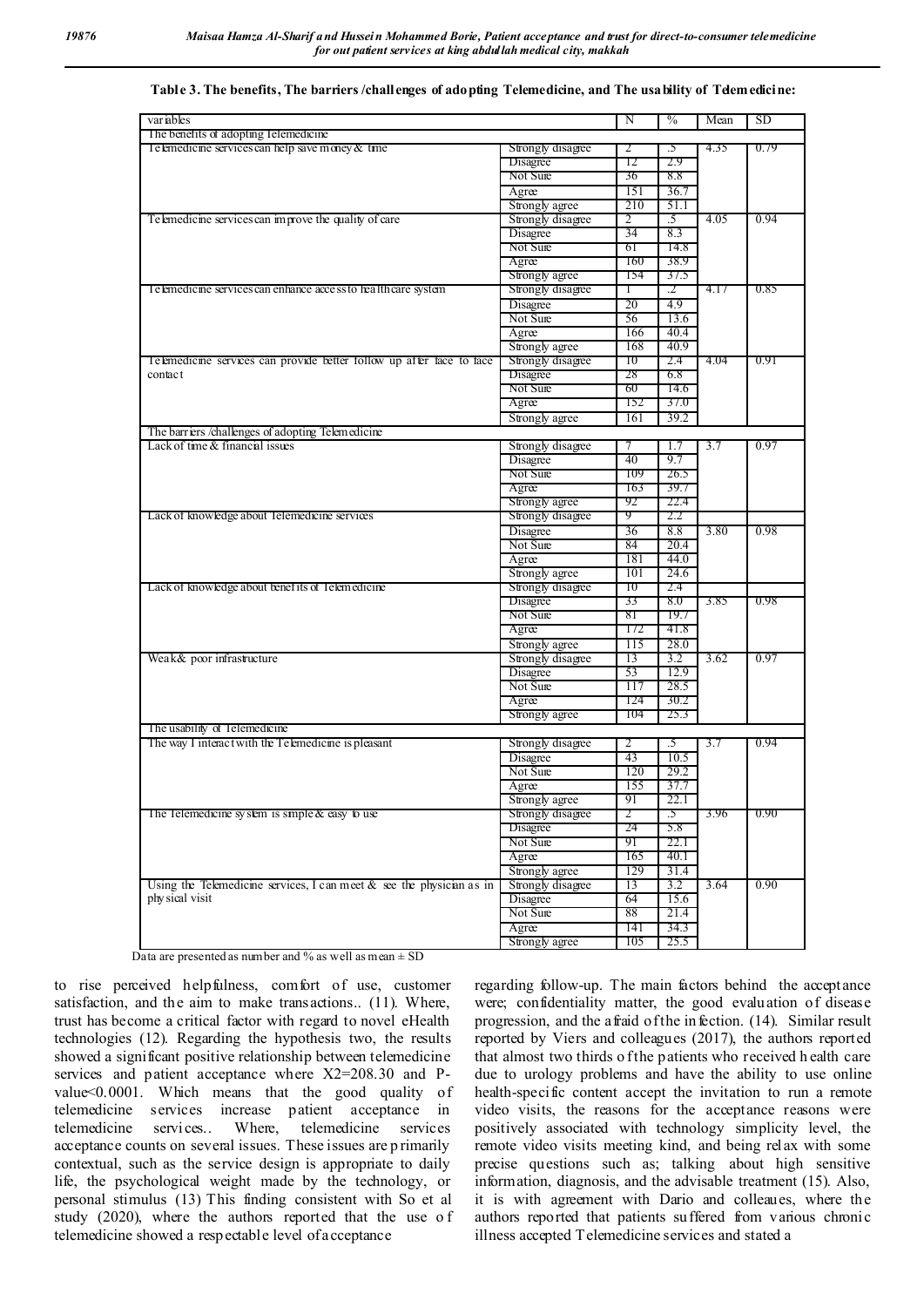|                                                                            | variables         | $\mathbf N$     | $\frac{6}{6}$   | Mean              | SD   |
|----------------------------------------------------------------------------|-------------------|-----------------|-----------------|-------------------|------|
| Every thing I say $/$ do remains privet                                    | Strongly disagree | $\mathbf{1}$    | $\cdot$ .2      | 4.19              | 0.79 |
|                                                                            | Disagree          | 8               | 1.9             |                   |      |
|                                                                            | Not Sure          | 68              | 16.5            |                   |      |
|                                                                            | Agree             | 168             | 40.9            |                   |      |
|                                                                            | Strongly agree    | 166             | 40.4            |                   |      |
| "Legal policy & technological safeguards make Telemedicine services a safe | Strongly disagree | $\overline{3}$  | $\cdot$ 7       | 4.05              | 0.84 |
| environment"                                                               | Disagree          | 15              | 3.6             |                   |      |
|                                                                            | Not Sure          | 71              | 17.3            |                   |      |
|                                                                            | Agree             | 190             | 46.2            |                   |      |
|                                                                            | Strongly agree    | 132             | 32.1            |                   |      |
| The degree to which you trust the Telemedicine services                    | Strongly disagree | 3               | $.7\phantom{0}$ | 4.00              | 0.92 |
|                                                                            | Disagree          | 26              | 6.3             |                   |      |
|                                                                            | Not Sure          | 89              | 21.7            |                   |      |
|                                                                            | Agree             | 168             | 40.9            |                   |      |
|                                                                            | Strongly agree    | 125             | 30.4            |                   |      |
| Patients' acceptances of Telemedicine                                      |                   |                 |                 |                   |      |
| I feel comfortable to conduct my Telemedicine visit at my preferred place  | Strongly disagree | $\overline{2}$  | $.5\,$          | 4.03              | 0.86 |
|                                                                            | Disagree          | 24              | 5.8             |                   |      |
|                                                                            | Not Sure          | 62              | 15.1            |                   |      |
|                                                                            | Agree             | 194             | 47.2            |                   |      |
|                                                                            | Strongly agree    | 129             | 31.4            |                   |      |
| I easily explainmy medical problem to the physician                        | Disagree          | 59              | 14.4            | 2.96              | 0.97 |
|                                                                            | Not Sure          | 27              | 6.6             |                   |      |
|                                                                            | Agree             | 198             | 48.2            |                   |      |
|                                                                            | Strongly agree    | 127             | 30.9            |                   |      |
| I believe the physician understands my medical condition                   | Strongly disagree | T               | $\cdot$ 2       | 3.92              | 0.88 |
|                                                                            | Disagree          | 28              | 6.8             |                   |      |
|                                                                            | Not Sure          | 86              | 20.9            |                   |      |
|                                                                            | Agree             | 183             | 44.5            |                   |      |
|                                                                            | Strongly agree    | 113             | 27.5            |                   |      |
| I would use the Te lemedicine services again                               | Strongly disagree | $\overline{4}$  | 1.0             | $\overline{4.01}$ | 0.90 |
|                                                                            | Disagree          | 23              | 5.6             |                   |      |
|                                                                            | Not Sure          | 79              | 19.2            |                   |      |
|                                                                            | Agree             | 177             | 43.1            |                   |      |
|                                                                            | Strongly agree    | 128             | 31.1            |                   |      |
| The degree to which I accept the Telemedicine services                     | Strongly disagree | $\overline{4}$  | 1.0             | 4.02              | 0.89 |
|                                                                            | Disagree          | 19              | 4.6             |                   |      |
|                                                                            | Not Sure          | $\overline{76}$ | 18.5            |                   |      |
|                                                                            | Agree             | 179             | 43.6            |                   |      |
|                                                                            | Strongly agree    | 133             | 32.4            |                   |      |

| Table 4. Patients' trustfulness on and acceptances of Telemedicine |
|--------------------------------------------------------------------|
|--------------------------------------------------------------------|

Data are presented as number and % as well as mean  $\pm$  SD

**Table 5. The relation between Telemedicine services and patients' trustfulness** on and acceptances of direct-to-consumer Telemedicine

|                              |                           |                 | <b>Telemedicine services</b> |    |                  |             |                    |       |               |  |
|------------------------------|---------------------------|-----------------|------------------------------|----|------------------|-------------|--------------------|-------|---------------|--|
|                              |                           | Poor            |                              |    | <b>Moder</b> ate | <b>High</b> |                    | Total |               |  |
|                              |                           | N               | $\frac{0}{0}$                | N  | $\frac{0}{0}$    | N           | $\frac{0}{2}$      | N     | $\frac{0}{0}$ |  |
|                              | Poor                      | 26              | 52.0%                        | 20 | 21.1%            | 11          | 4.1%               | 57    | 13.9%         |  |
| patient trust                | <b>Moderate</b>           | 15              | 30.0%                        | 29 | 30.5%            | 39          | 14.7%              | 83    | 20.2%         |  |
|                              | <b>High</b>               | 9               | 18.0%                        | 46 | 48.4%            | 216         | 81.2%              | 271   | 65.9%         |  |
|                              | Total                     | 50              | 100%                         | 95 | 100%             | 266         | 100%               | 411   | 100%          |  |
| Chi-square                   | $\overline{X}^2$          | 112.17          |                              |    |                  |             |                    |       |               |  |
|                              | $P-value$                 | < 0.0001        |                              |    |                  |             |                    |       |               |  |
|                              |                           |                 |                              |    |                  |             |                    |       |               |  |
| patient acceptance           | Poor                      | 40              | 80.0%                        | 33 | 34.7%            | 11          | 4.1%               | 84    | 20.4%         |  |
|                              | Moderate                  | 8               | 160%                         | 34 | 35.8%            | 21          | 7.9%               | 63    | 15.3%         |  |
|                              | <b>High</b>               | 2               | $4.0\%$                      | 28 | 29.5%            | 234         | 88.0%              | 264   | 64.2%         |  |
|                              | Total                     | 50              | 100%                         | 95 | 100%             | 266         | 100%               | 411   | 100%          |  |
| Chi-square                   | $\mathbf{X}^{\mathbf{z}}$ | 208.30          |                              |    |                  |             |                    |       |               |  |
|                              | P-value                   | $\leq 0.0001**$ |                              |    |                  |             |                    |       |               |  |
|                              |                           |                 |                              |    |                  |             |                    |       |               |  |
| Variable                     |                           |                 | patient trust                |    |                  |             | patient acceptance |       |               |  |
| <b>Telemedicine services</b> | $\mathbf{r}$              | 0.683           |                              |    |                  | 0.811       |                    |       |               |  |
|                              | P value                   |                 | $0.0001**$<br>$0.0001**$     |    |                  |             |                    |       |               |  |

Data are presented as number and %

Comparison done using Chi square test

r= Pearson correlation

P value < 0.05 considered significant

P value <0.0001 considered extremely significant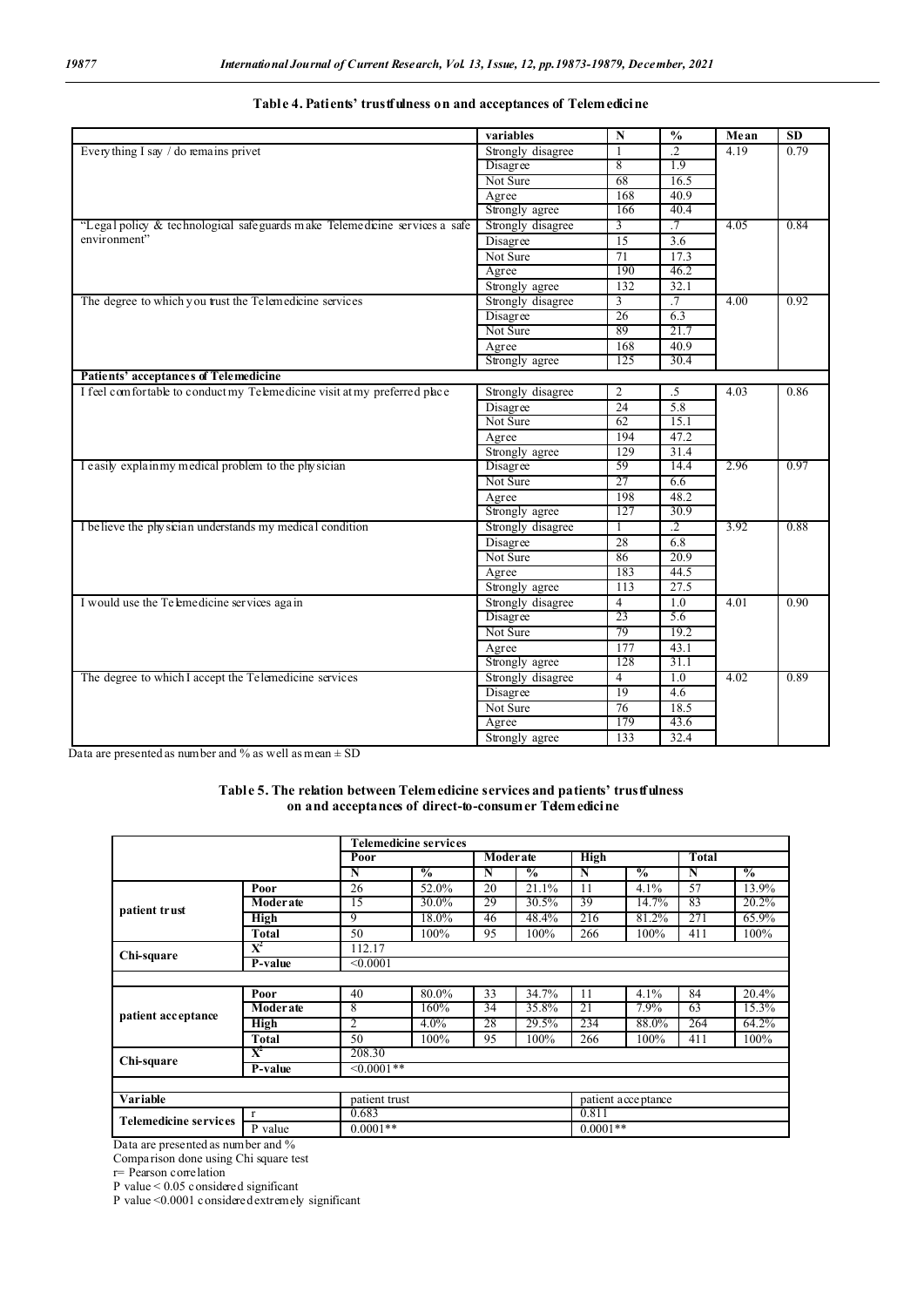similarperception of it. No general difficulties were recorded and patients with the range of circumstances studied gave a positive assessment of the service (16). The current study differs from some other studies such as that of Martinez et al (2018),which aimed to describes the features of doctors, patients, and use of the big DTC telemedicine service and investigates the correlation between patient's satisfaction and the telemedicine doctors, however, the current research aimed to asses patient acceptance & trust for DTC telemedicine for outpatient services  $(17)$  In addition, the current study differs from Ramaswamy(2020), where the retrospective observational cohort study focused on investigation patient acceptance o f video visits by comparing Press Ganey patient satisfaction scores for video vs in-person Visits, and identifying the factors associated with patient satisfaction (18).

#### **Limitation:**

The study had few limitations: thesubjectivenature, where the study was focused only on patients' acceptances and trustful on T elemedicine services, time duration only during 2021, and only the patients who attend the OPD clinic in King Abdullah Medical City, in Makkah.

# **CONCLUSION**

Telemedicine was proved to be a valuable addition to usual care. Where, an encouraging perception for Telemedicine services is not a temporary effect, but it grows over the time.Patients were generally showed a great trust in Telemedicine service implemented. Where, trust is a significant antecedent of end-user acceptance of electronic services, which is very essential for patients when decide to use Telemedicine service or not. Patients were generally showed a huge acceptance in Telemedicine service implemented. As a result healthcare organizations should take care of the continues using of T elemedicine services at least by the same quality, and work in improving the services. The healthcare organization should take care and work hardly on the process of usingTelemedicine services, provide good quality of services as well as quantity, and providing the healthcare workers with the appropriate information and training about Telemedicine.

Further multicenter studies in different regions need to be conducted to detect the relation between different Telemedicine services and the others aspects of trust and acceptance.

**Conflict of Interest statement:** The authors declare that there was no conflict of intrest.

**Funding statement:** The research w as self-funded.

#### **REFERENCES**

- 1. Cipolat, C., & Geiges, M. (2003). The history of telemedicine. *Curr Probl Dermatol*, 32, 6–11. telemedicine. *Curr Probl Dermatol*, *32*, 6–11. https://doi.org/10.1089/tmj.2009.0083
- 2. Al-Thebiti, A. A., Al Khatib, F. M., & Al-Ghalayini, N. A. (2017). Telemedicine : Between Reality and Challenges in Jeddah Hospitals. *The Egyptian Journal of Hospital Medicine*, *68*(3), 1381–1389.

https://doi.org/10.12816/0039678

- 3. Alajmi, D., Khalifa, M., Jamal, A., Zakaria, N., Alomran, S., El-Metwally, A., … Househ, M. (2015). The Role and Use of T elemedicine by Physicians in Developing Countries. *E-Health and Telemedicine*, (January), 946–960. https://doi.org/10.4018/978-1-4666-8756-1.ch048
- 4. Alaboudi, A., Atkins, A., Sharp, B., Balkhair, A., Alzahrani, M., & Sunbul, T. (2016). Barriers and challenges in adopting Saudi telemedicine network: The perceptions of decision makers of healthcare facilities in Saudi Arabia. Journal of infection and public health, 9(6), 725- 733.
- 5. Vision, H., & Healthcare, M. O. H. (2018). Benefits to Patients, 1–2. Retrieved from https://www.moh.gov.sa/en/Ministry/nehs/Pages/Benefitsto-Patients.aspx
- 6. https://www.moh.gov.sa/en/ Ministry/About/ Documents/ Achievem ents-1437-1438.pd f.pd f
- 7. Raosoft site. http://www.raosoft.com/samplesize.html
- 8. Sharma M, Jain N, Ranganathan S, Sharma N, Honavar SG, Sharma N, et al. (2020). Tele-ophthalmology: Need of the hour. Indian J Ophthalmol, 68:1328-38.
- 9. van Velsen L, Tabak M, Hermens H. (2017). Measuring patient trust in telemedicine services: Development of a survey instrument and its validation for an anticoagulation web-service. Int J Med Informm 97:52-58. doi: 10.1016/j.ijmedinf.2016.09.009. Epub 2016 Sep 23. PMID: 27919395.
- 10. Costantino A, Noviello D, Mazza S, Bert יR, Caprioli F, Vecchi M. Trust in telemedicine from IBD outpatients during the COVID-19 pandemic. Dig Liver Dis. 2021 Mar;53(3):291-294. doi: 10.1016/j.dld.2020.10.035. Epub 2020 Nov 5. PMID: 33187917; PMCID: PMC7644233.
- 11. Hansen JM, Saridakis G, Benson V. Risk, trust, and the interaction o f perceived ease o f use and behavioral control in predicting consumers' use of social media for transactions. Comput Human Behav. 2018;80:197–206. https:// doi. org/ 10. 1016/j. chb. 2017. 11. 010.
- 12. van Velsen L, Flierman I, Tabak M. The formation of patient trust and its transference to online health services: the case of a Dutch online patient portal for rehabilitation care. (2021). BMC Med Inform Decis Mak, 21(1):188. doi: 10.1186/s12911-021-01552-4. PMID: 34118919; PMCID: PMC8199797.
- 13. Jansen-Kosterink S, Dekker-van Weering M, van Velsen L. (2019), Patient acceptance of a telemedicine service for rehabilitation care: A focus group study. Int J Med Inform, 125:22-29. doi: 10.1016/j.ijmedinf2019.01.011. Epub 2019 Jan 23. PMID: 30914177.
- 14. So H, Szeto CC, Tam LS. Patient acceptance of using telemedicine for follow-up of lupus nephritis in the COVID-19 outbreak. Ann Rheum Dis. 2020 Jun 24:annrheumdis-2020-218220. doi: 10.1136/annrheumdis-2020-218220. Epub ahead of print. PMID: 32581085.
- 15. Viers BR, Pruthi S, Rivera ME, O'Neil DA, Gardner MR, Jenkins SM, Lightner DJ, Gettman MT. (2015). Are Patients Willing to Engage in T elemedicine for Their Care: A Survey of Preuse Perceptions and Acceptance of Remote Video Visits in a Urological Patient Population. Urology, 85(6):1233-9. doi: 10.1016/j.urology.2014.12.064. Epub 2015 Apr 8. PMID: 25863832.
- 16. Dario, C, Luisotto, E, Dal Pozzo, E, Mancin, S, Aletras, V, Newman, S, Gubian L, and Saccavini, C 2016 Assessment of Patients' Perception of T elemedicine Services Using the Service User Technology Acceptability Questionnaire.